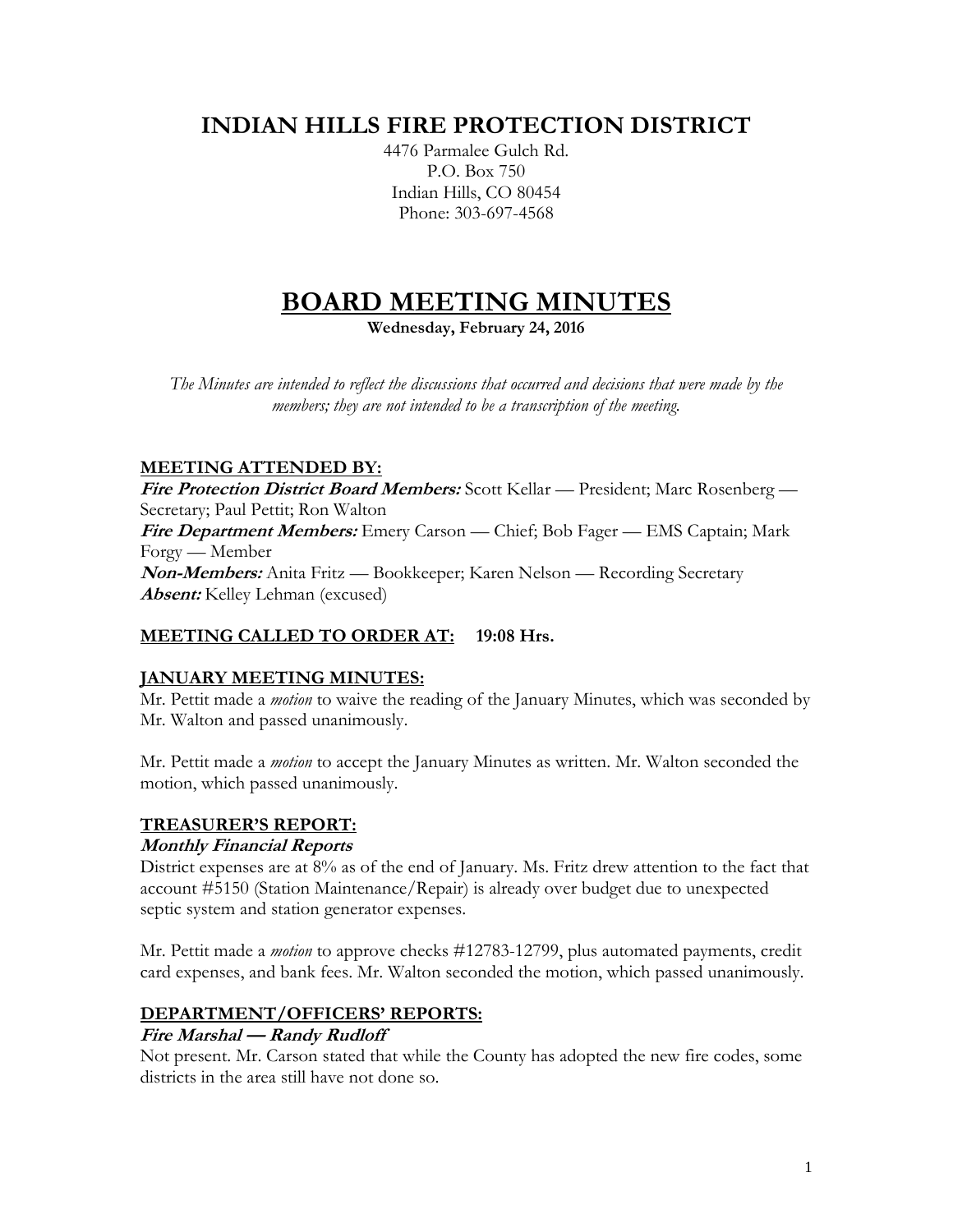#### **Chief — Emery Carson**

Mr. Carson distributed a report and began by saying that progress on acquiring a title for apparatus 357 has been slow. Certified letters and return receipts have been lost, he added. The letter will be sent again with hopes for a better result, he concluded.

Next, Mr. Carson passed out reports analyzing 2015 calls and ambulance collections. Lengthy conversation followed about the statistics.

Conversation segued to an update and concerns about the Jeffcom consolidated dispatch. Mr. Carson shared that several mountain-area fire departments are concerned about how their dispatch service might be affected with the county consolidation and are writing letters expressing such to Evergreen dispatch. After discussion, it was agreed that Mr. Kellar would draft a letter on behalf of the District.

A handout was distributed detailing pension requirements and summarizing each volunteer's standing regarding call response and training hours for 2015. Mr. Carson stated that only one full member did not earn a year of credit toward the pension. He also noted that two members are receiving credit for service from another fire district as well.

Mr. Carson concluded his report by summarizing the calls for the month, which total 12 to date and 45 year to date.

#### **Assistant Chief — Marc Rosenberg**

Mr. Rosenberg said that he had nothing to share.

**Fire Captain — Scott Case**

Not present.

# **EMS Captain — Bob Fager**

Mr. Fager stated that several members had attended the Denver Health conference and Children's Hospital conference recently. He added that he will be starting a program through Denver Health to transition from being an EMT-I to an EMT-P.

# **OLD BUSINESS:**

#### **Auditor Update**

Ms. Fritz said that she had contacted three auditors and received cost estimates from two of them. Discussion also occurred about the fact that the exemption limit has been increased to \$750,000 and that the deadline for applying for an exemption is March 31. Mr. Kellar requested that Ms. Fritz have all three auditors submit formal proposals. The Board then discussed the merits of a full audit vs. an exemption and agreed that the District could go with an exemption if it qualifies since it has had a full audit the previous two years.

# **Election Update**

Mr. Kellar shared that both his and Mr. Pettit's Board seats are up for election in May. He reminded that the deadline for submitting self-nomination forms is just two days away.

#### **Station Siding RFP**

It was noted that the RFP still has to be reviewed by the attorney before proceeding.